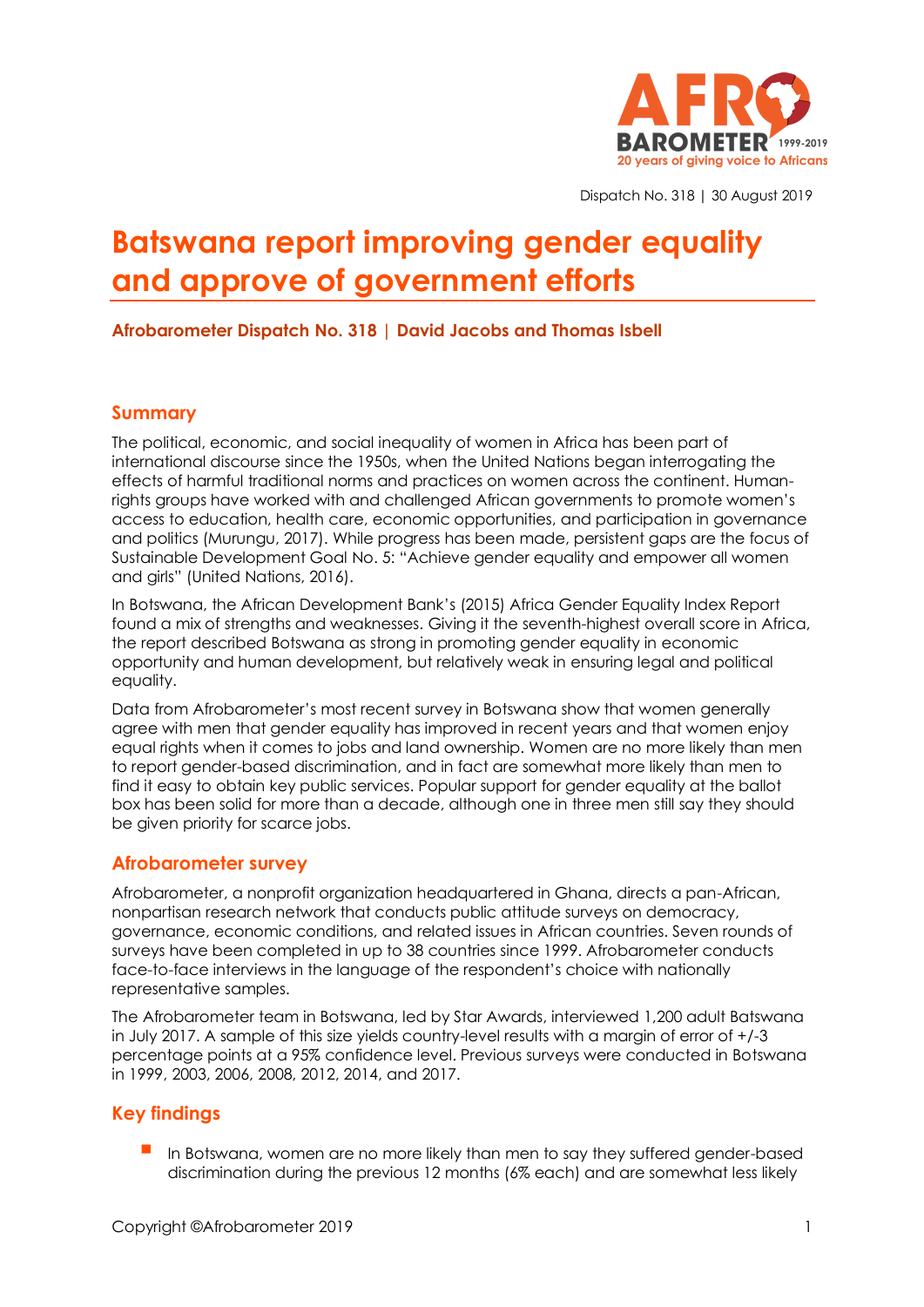

to say that people are "often" or "always" treated unequally under the law (36% of women vs. 42% of men).

- More women than men say it is easy to access basic public services. Both women and men say they are generally treated with respect by public officials.
- Two-thirds (67%) of Batswana say equal opportunities and treatment for women have improved in recent years, and most (83%) approve of the government's performance in promoting gender equality.
- Nine out of 10 Batswana (89%) support equal rights for women to own and inherit land, and seven out of 10 (69%) oppose giving men priority for scarce jobs.
- Consistently since 2005, more than 80% of Batswana have affirmed that women should have the same chance as men of being elected to public office.

### **Gender discrimination and unequal treatment**

About one in 20 women (6%) say they experienced gender-based discrimination during the 12 months preceding the survey – the same proportion as recorded for men. Women are somewhat less likely than men to say that people are "often" or "always" treated unfairly under the law (Figure 1).



#### **Figure 1: Gender-based discrimination and unequal treatment** | Botswana | 2017

#### *Respondents were asked:*

In the past year, how often, if at all, have you personally been discriminated against based on any *of the following: Your gender?*

*In your opinion, how often, in this country, are people treated unequally under the law?*

Moreover, women are more likely than men to say they found it "easy" or "very easy" to obtain key public services. Among respondents who said they tried to access certain services during the 12 months preceding the survey, a majority of Batswana women say it was easy to get police assistance (64%), household utility services (64%), a government identity document (68%), medical care (72%), and public school services (83%). On all these questions, men are slightly less likely to report having found it easy to obtain the needed services (Figure 2).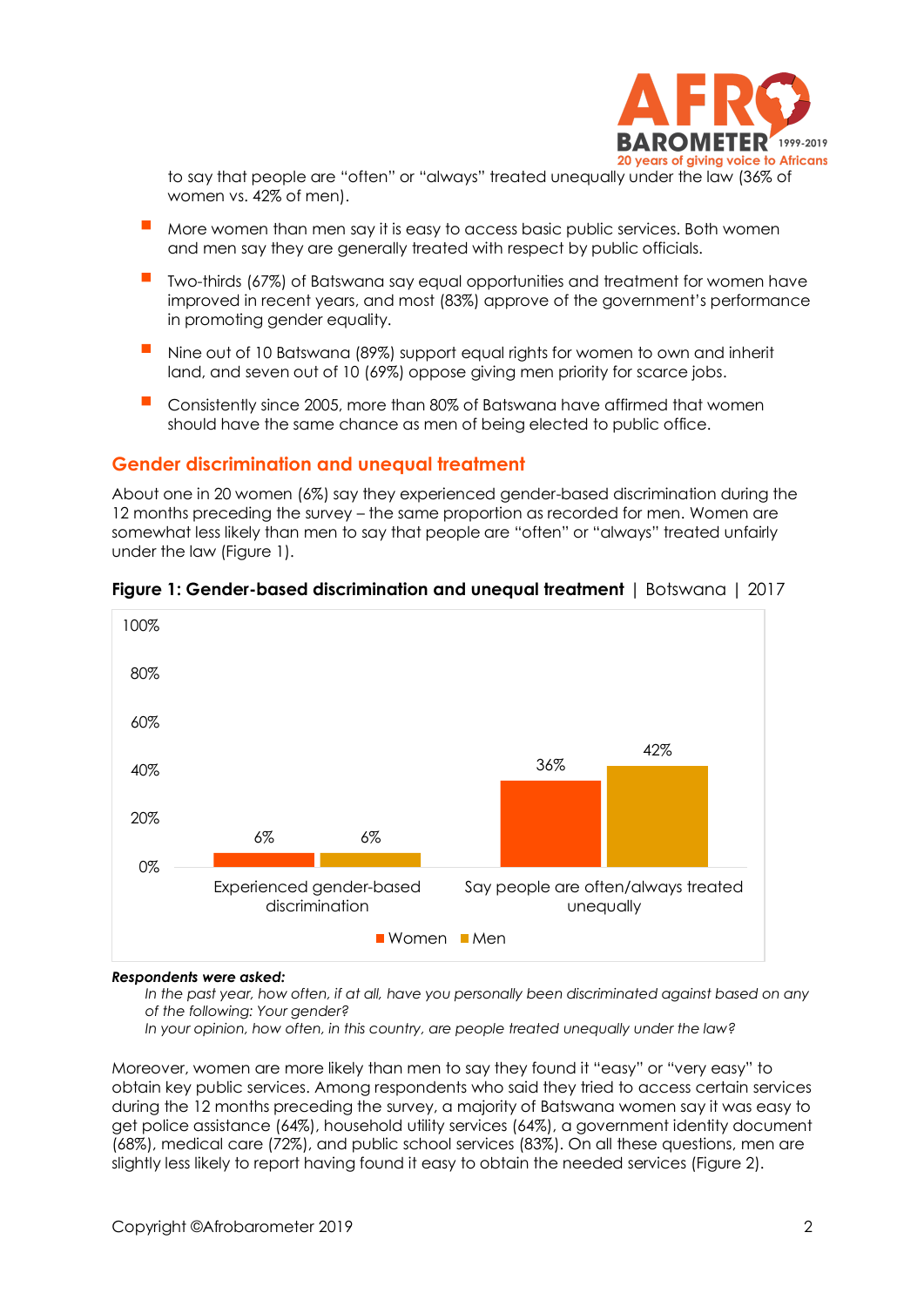



**Figure 2: 'Easy' to obtain public services** | by gender | Botswana | 2017

*Respondents who said they tried to obtain certain public services during the previous 12 months were asked: How easy or difficult was it to obtain [the needed service]? (Respondents who had not tried to obtain these services are excluded.)*

And women and men give very similar answers when asked whether public officials treat them with respect (66% say "somewhat" or "a lot") and whether public officials treat them better or worse than they treat other people (78% of women and 81% of men say they are treated the same, better, or much better) (Figure 3).



**Figure 3: Treatment by public officials** | by gender | Botswana | 2017

#### *Respondents were asked:*

*In general, when dealing with public officials, do you think that they treat you better, the same, or worse than other people*

*In general, when dealing with public officials, how much do you feel that they treat you with respect?*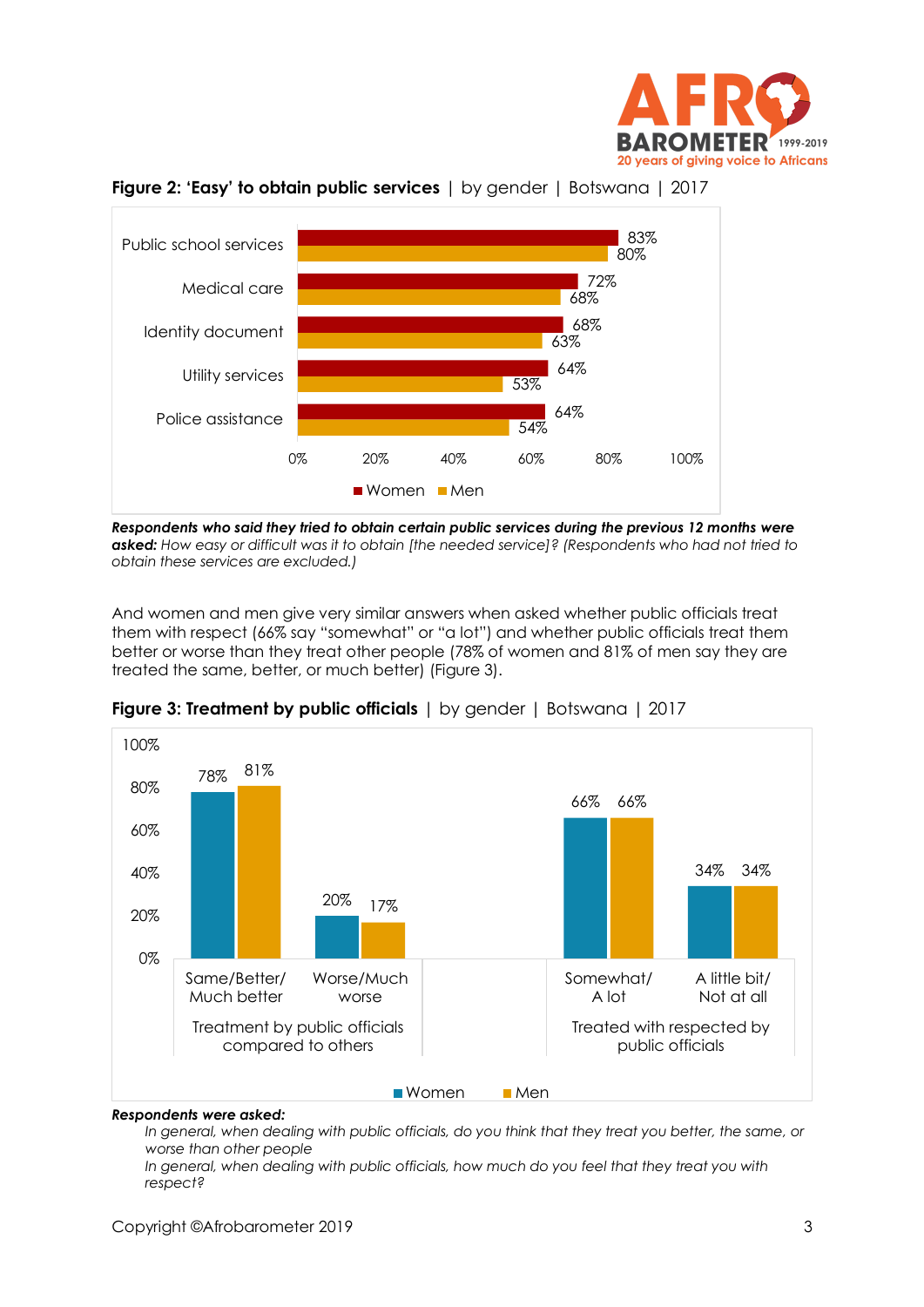

# **Perceptions of equal opportunity**

Two-thirds (67%) of Batswana say equal opportunities and treatment for women have improved compared to "a few years ago." Only one in 10 (10%) say they have gotten worse (Figure 4).



**Figure 4: Better or worse: Equal opportunities and treatment for women** | Botswana | 2017

*Respondents were asked: Please tell me if the following things are worse or better now than they were a few years ago, or are they about the same: Equal opportunities and treatment for women?*

Women (69%) agree with men (66%) that opportunities and treatment for women have improved. Key socio-demographic groups that are least likely to agree with this assessment are urban residents (63%), respondents with post-secondary education (61%), and the poorest<sup>1</sup> citizens (53%) (Figure 5).

**<sup>1</sup>** Afrobarometer's Lived Poverty Index (LPI) measures respondents' levels of material deprivation by asking how often they or their families went without basic necessities (enough food, enough water, medical care, enough cooking fuel, and a cash income) during the preceding year. For more on lived poverty, see Mattes, Dulani, & Gyimah-Boadi (2016).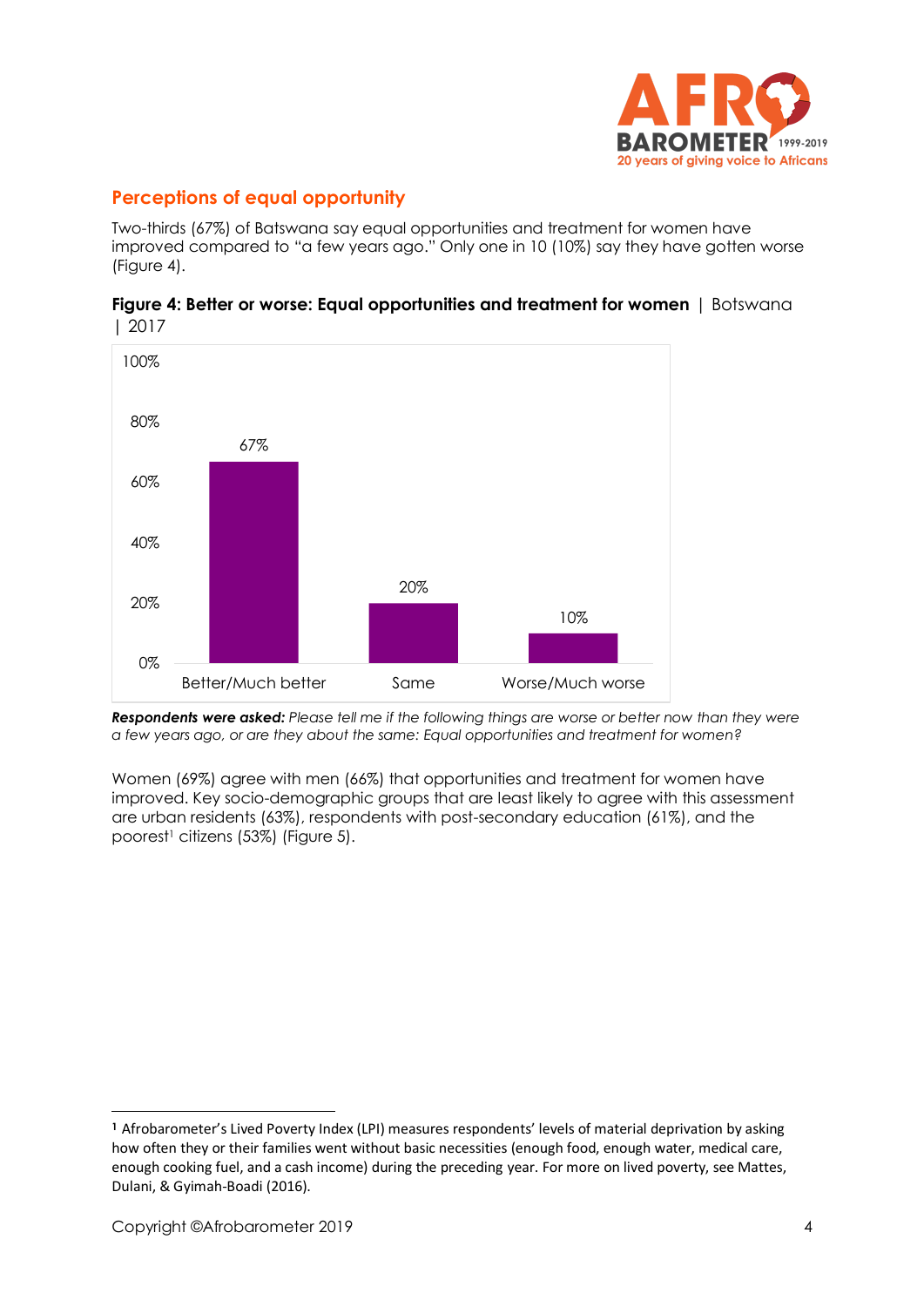

# **Figure 5: Improvement in equal opportunities and treatment for women**



| by socio-demographic group | Botswana | 2017

*Respondents were asked: Please tell me if the following things are worse or better now than they were a few years ago, or are they about the same: Equal opportunities and treatment for women? (% who say "better" or "much "better")*

In practice, large majorities of Batswana assert that women already enjoy the same opportunities as men when it comes to earning an income (85%), getting a paying job (84%), and owning or inheriting land (82%) (Figure 6). Women and men hold similar views on these questions (not shown).





*Respondents were asked: For each of the following statements, please tell me whether you disagree or agree, or haven't you heard enough to say?*

*In our country today, women and men have equal opportunities to earn an income.*

*In our country today, women and men have equal opportunities to get a job that pays a wage or salary.*

*In our country today, women and men have equal opportunities to own and inherit land.*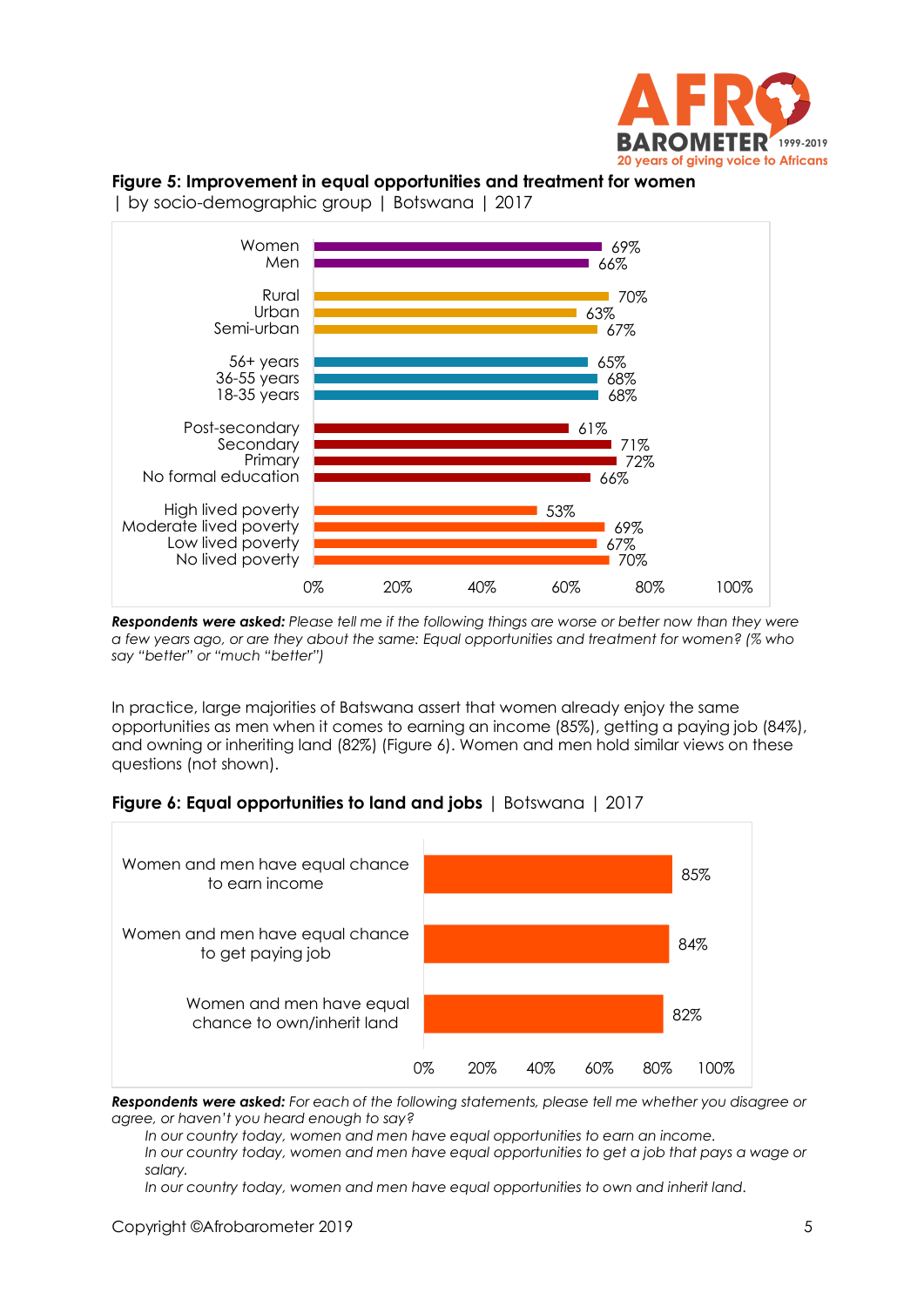

Consistent with the Africa Gender Equality Index, an overwhelming majority (83%) of Batswana say their government is doing "fairly well" or "very well" in promoting equal rights and opportunities for women. Only 13% disapprove of the government's performance on this issue (Figure 7).





*Respondents were asked: How well or badly would you say the current government is handling the following matters, or haven't you heard enough to say: Promoting opportunities and equality for women?*

# **Support for equal rights for women**

Strong majorities of Batswana support equal rights for women when it comes to land ownership and jobs (Figure 8).

Nine out of 10 respondents (89%) "agree" or "strongly agree" that women should have the same rights as men to own and inherit land.

A smaller but still strong majority (69%) endorse equal rights in the job market by disagreeing with the idea that men should be given priority when jobs are scarce. About one in four respondents (27%) support this kind of discrimination in the job market.

**Figure 8: Support for equal rights to land and jobs** | Botswana | 2017



*Respondents were asked: For each of the following statements, please tell me whether you disagree or agree:*

*Women should have equal right to land? When jobs are scarce, men should have more right to a job than women?*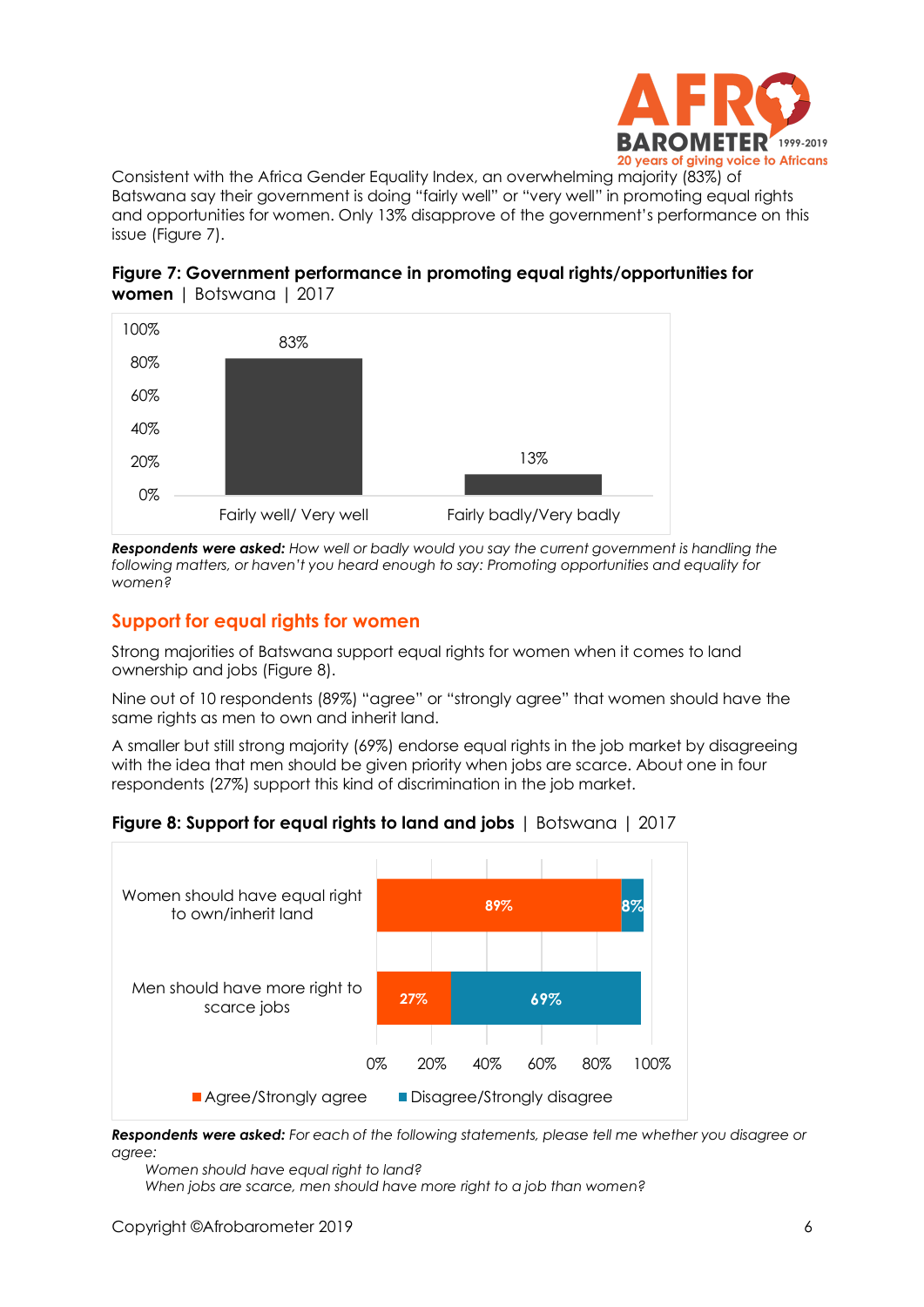

The view that men should have more right to a job is more popular among men (32%) and rural residents (32%) than among women (22%) and urbanites (26%) or semi-urban dwellers (25%). The best-educated respondents are least likely to endorse such discrimination (18%) (Figure 9).



**Figure 9: Men have more right to job** | by socio-demographic group | Botswana | 2017

*Respondents were asked: For each of the following statements, please tell me whether you disagree or agree: When jobs are scarce, men should have more right to a job than women? (% who "agree" or "strongly agree")*

When it comes to political leadership, more than eight in 10 Batswana have consistently endorsed women's equality for more than a decade. As of 2017, just 16% still say that men make better political leaders and should be elected instead of women (Figure 10).



**Figure 10: Support for equal opportunity to be elected** | Botswana | 2005-2017

*Respondents were asked: For each of the following statements, please tell me whether you disagree or agree:*

*Statement 1: Men make better political leaders than women, and should be elected rather than women.*

*Statement 2: Women should have the same chance of being elected to political office as men.*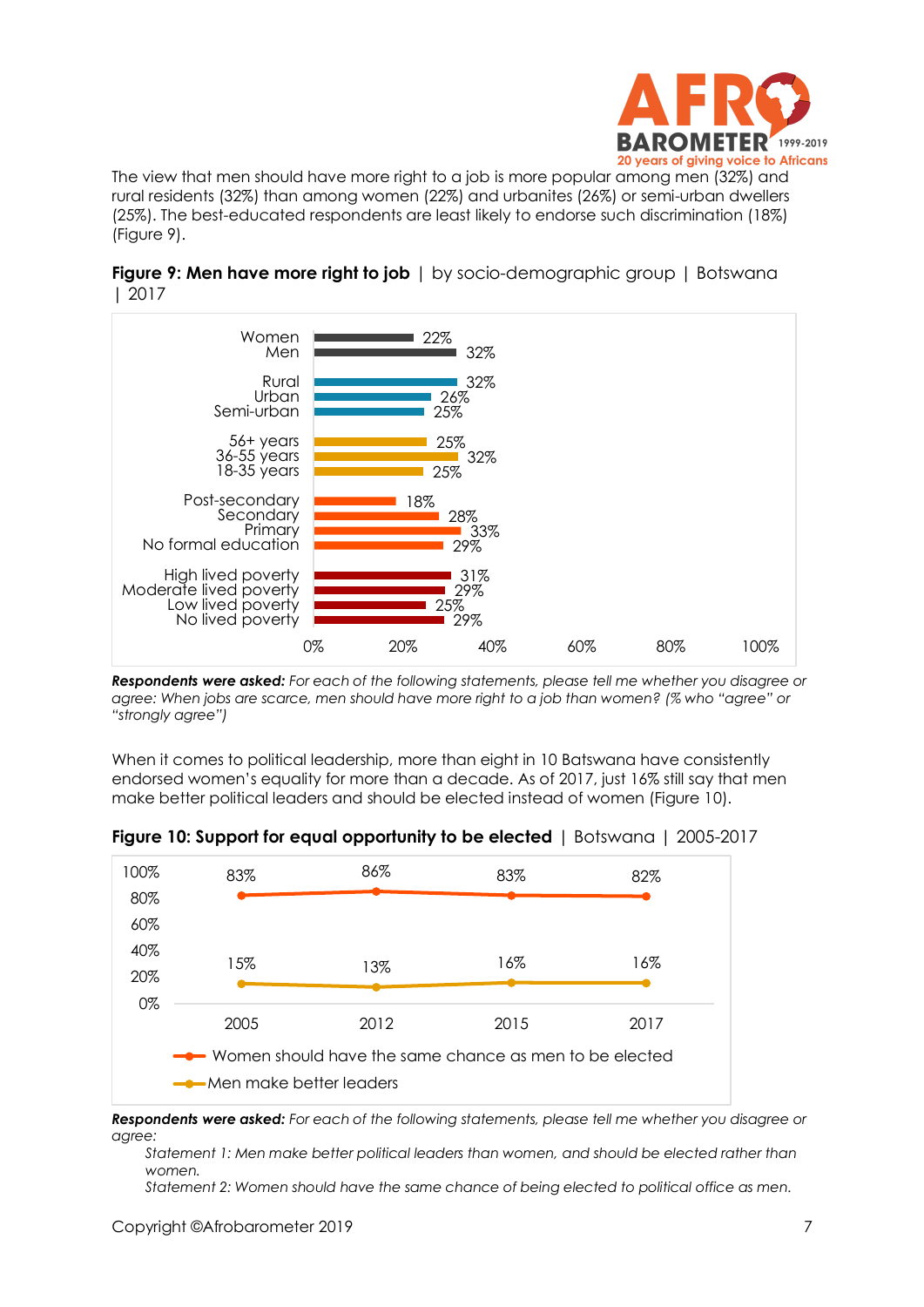

# **Conclusion**

Batswana widely support equal opportunities and rights for women. Two out of three citizens see gender equality as improving, and most say the government is doing a good job of promoting women's rights. Although most respondents are in favour of women's equal rights when it comes to jobs and land, a significant minority feels that men should be given priority when employment is scarce.

> Do your own analysis of Afrobarometer data – on any question, for any country and survey round. It's easy and free at www.afrobarometer.org/online-data-analysis.